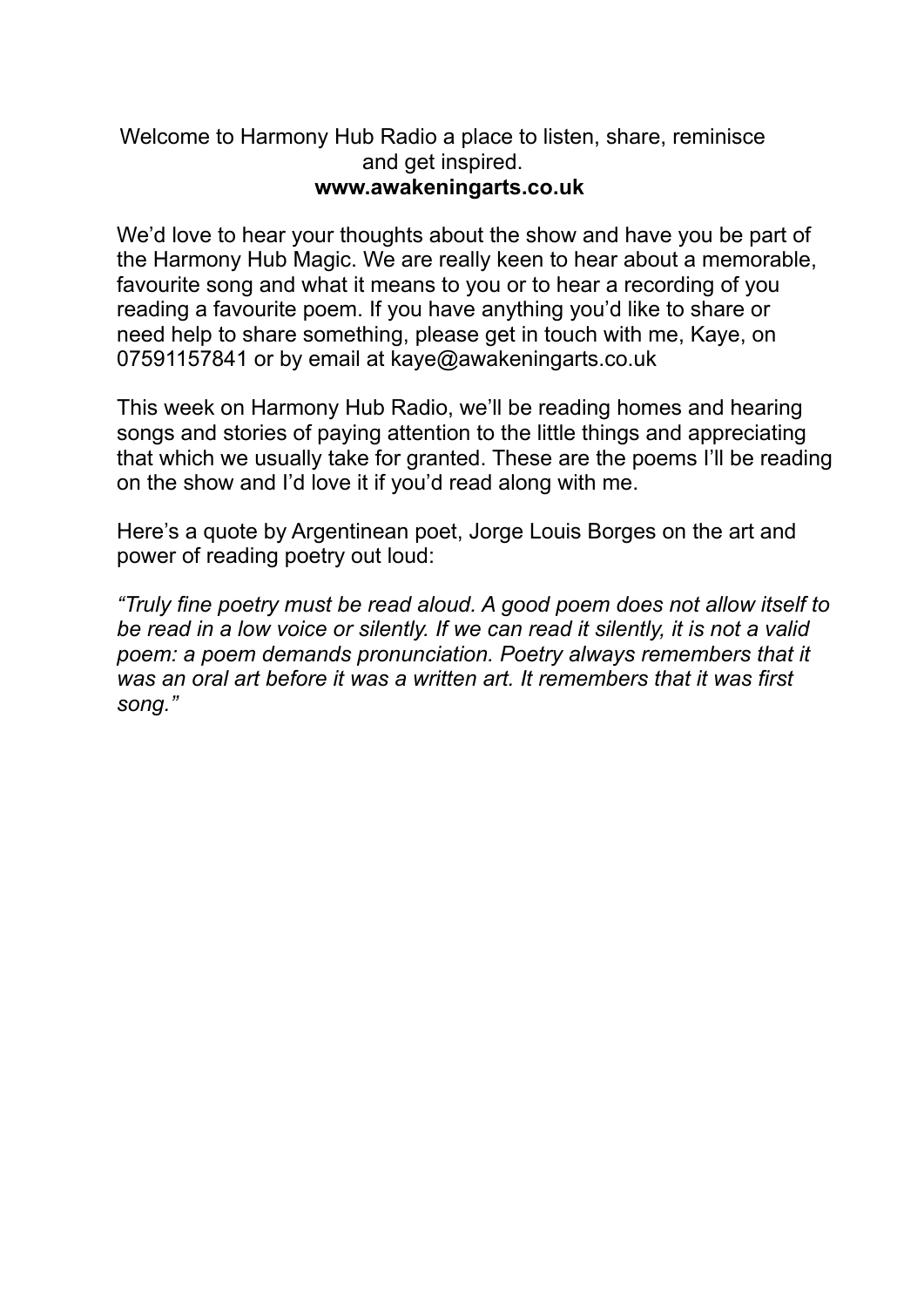### **Three Good Things by Jan Dean**

At day's end I remember three good things.

Apples maybe- their skinshine smell and soft froth of juice.

Water maybe- the pond in the park dark, and full of secret fish.

A mountain maybe- that I saw in a film, or climbed last holiday, and suddenly today it thundered up into a playground game. Or else an owl- I heard an owl today, And I made bread. My head is full of all these things, It's hard to choose just three I let remembering fill me up with good things so that good things will overflow into my sleeping self, and in the morning good things will be waiting when I wake.

Maybe you could take inspiration from this poem and at the end of the day, thing of three simple but good things that have brought you a little joy, give you a smile, or that keep you well. What are the things that you take for granted? How does it feel when you pay attention to the good in your life.

### **How to love life by Marala Scott**

When you are willing to accept that you already Have everything you need, When the feeling of appreciation is more Profound and lasting When the little things matter You know

How to love life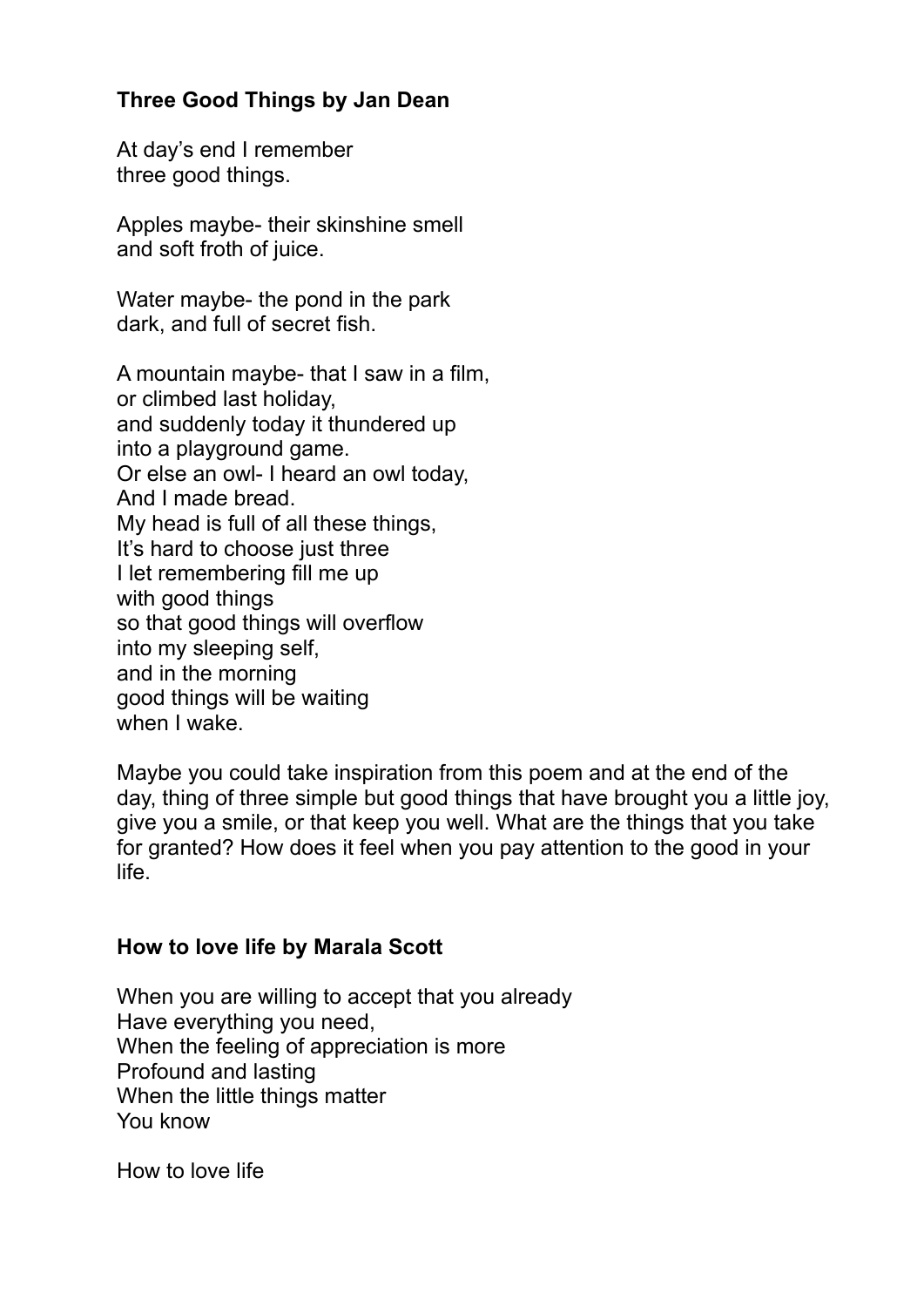# the little things

you've got to learn to appreciate the little things in life;

like a good cup of coffee, or a fresh-smelling flower, or the smile of a stranger as you pass on the streets.

the world is a monumental beast, frightening and discouraging, but in small doses, it is the most beautiful thing you'll ever discover.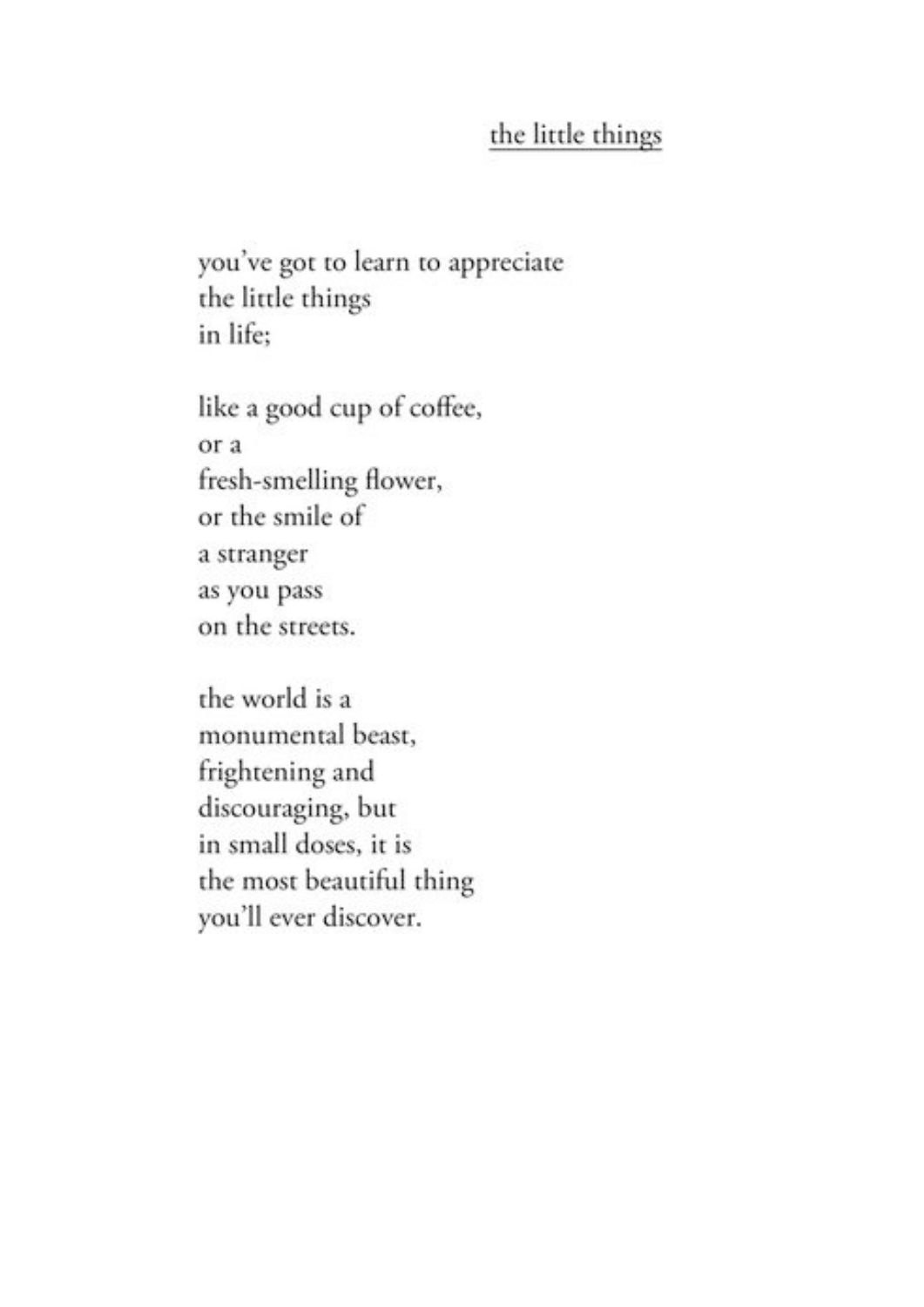## **Art Activity**

This week our theme is paying attention to the little things or that which we take for granted. Here are some ideas for how you could create an image on this theme. As ever, please feel free to interpret the theme in anyway that feels right for you, these are just some ideas or starting points.

I chose this painting inspired by the song I played on the show for this episode, Grandma's hands by Bill Whithers, it's a lovely song and it reminds us to pay attention to the details and presence of those around us. You could paint or draw the hands of a loved one, or all or a favourite part of them. You could also do a self portrait of your own hands (or any body part that has a story to tell - a part that might go unsung or be taken for granted). I love the way this lady's jewellery says something about the wearer's character. Could you get out some old jewellery that doesn't see light of day so often?





How is the view from you window? What simple every day things come and go that you cold draw or paint? Or which things are there that you see everyday and don't really pay attention to. Celebrate what you see around you with a simple pencil drawing, or start with pencil and add some colour as you feel. Perhaps see how it looks if you just add colour to the part of the picture you want to celebrate.